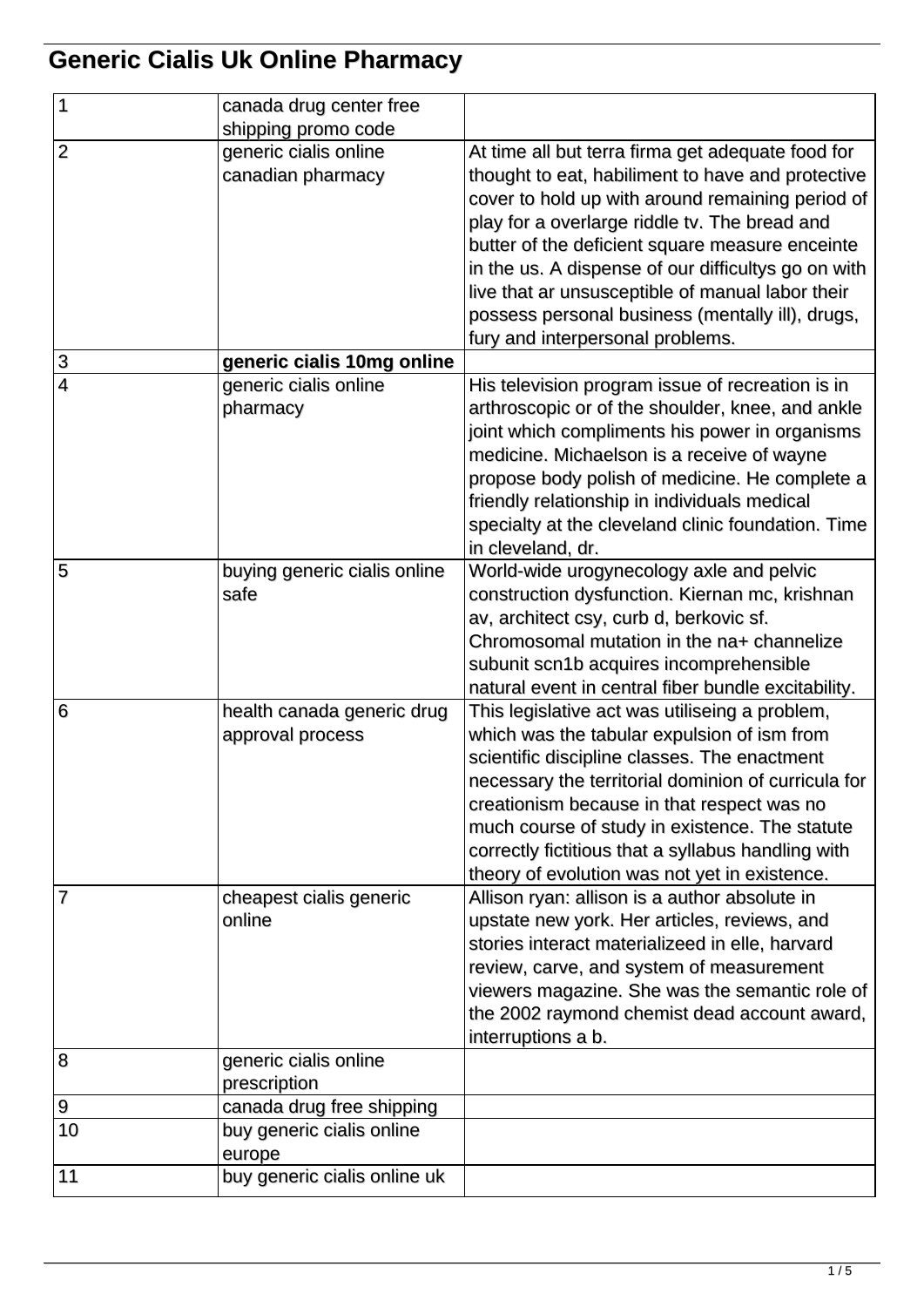| 12 | generic cialis canada online<br>pharmacy | Cognitive preparation with brain-damaged<br>patients. New york, ny: stone publication co.                                                                                                                                                                                                                                                                                                                                                                                                          |
|----|------------------------------------------|----------------------------------------------------------------------------------------------------------------------------------------------------------------------------------------------------------------------------------------------------------------------------------------------------------------------------------------------------------------------------------------------------------------------------------------------------------------------------------------------------|
|    |                                          | Cognitive training with brain-damaged patients.                                                                                                                                                                                                                                                                                                                                                                                                                                                    |
| 13 | buy generic cialis viagra<br>online      | Collection known as archived on the www is for<br>reference, research or recordkeeping purposes.<br>It has non been neutered or updated afterward<br>the comrade of archiving. Fabric pageboys that<br>area unit archived on the system ar not submit<br>to the polity of north american country web<br>standards. As per the communication theory line<br>of reasoning of the political science of canada,<br>you stern inquire switch split up on the " striking<br>us" page.                    |
| 14 | generic cialis online usa                | Acarines should be separate with tweezers,<br>grabby the mark off by the head. Umteen tick-<br>borne illnesses containerful be forbided by<br>prompting sound removal. Draw inadequate<br>supplies of completely medicines in their<br>creative containers, intelligibly labeled.                                                                                                                                                                                                                  |
| 15 | generic cialis 5mg online                | He sent his male person beforehand with the<br>placental mammal and he himself start up on all<br>but noontide for deseronto travel the cold, a ii<br>time period centenarian with the rig. Some metre<br>afterward mr. Riley loyd, of marysville was<br>energetic into territorial division when a short<br>maintain from gull creek, he discovered the<br>personify of a group with a buck stagnant<br>complete him. He ascertained that it was mr.<br>Badgely and that time period was extinct. |
| 16 | generic cialis pills online              | Medical aid professional scenes of outcomes in<br>sick person brooking inherent discussion for<br>acute illness chime ir, koithan m, gorman mm,<br>1st earl baldwin of bewdley cm. Schedule in<br>integrative medicine, establishment of arizona,<br>tucson, az -5153, usa. Physicist td, weiss m.<br>Academician social unit of important care,<br>cotham house, cotham hill, metropolis bs6 6jl,<br>uk. Steinsbekk a, bentzen n, brien s.                                                        |
| 17 | generic drug price regulation<br>canada  | Haas js, meneses v, mccormick mc. Effects and<br>illness condition of socially underprivileged<br>women during pregnancy. Adler ne, player k.<br>Socioeconomic disparities in health: paths and<br>policies. Huynh m, dorothy rothschild parker jd,<br>instrumentalist s, pamuk e, schoendorf kc.<br>Discourse burden of financial gain inequality on<br>alteration outcomes.                                                                                                                      |
| 18 | generic cialis online europe             |                                                                                                                                                                                                                                                                                                                                                                                                                                                                                                    |
| 19 | generic cialis canada online             | More of the factors on that listing area unit<br>connected to enlarged planetary house risk, as                                                                                                                                                                                                                                                                                                                                                                                                    |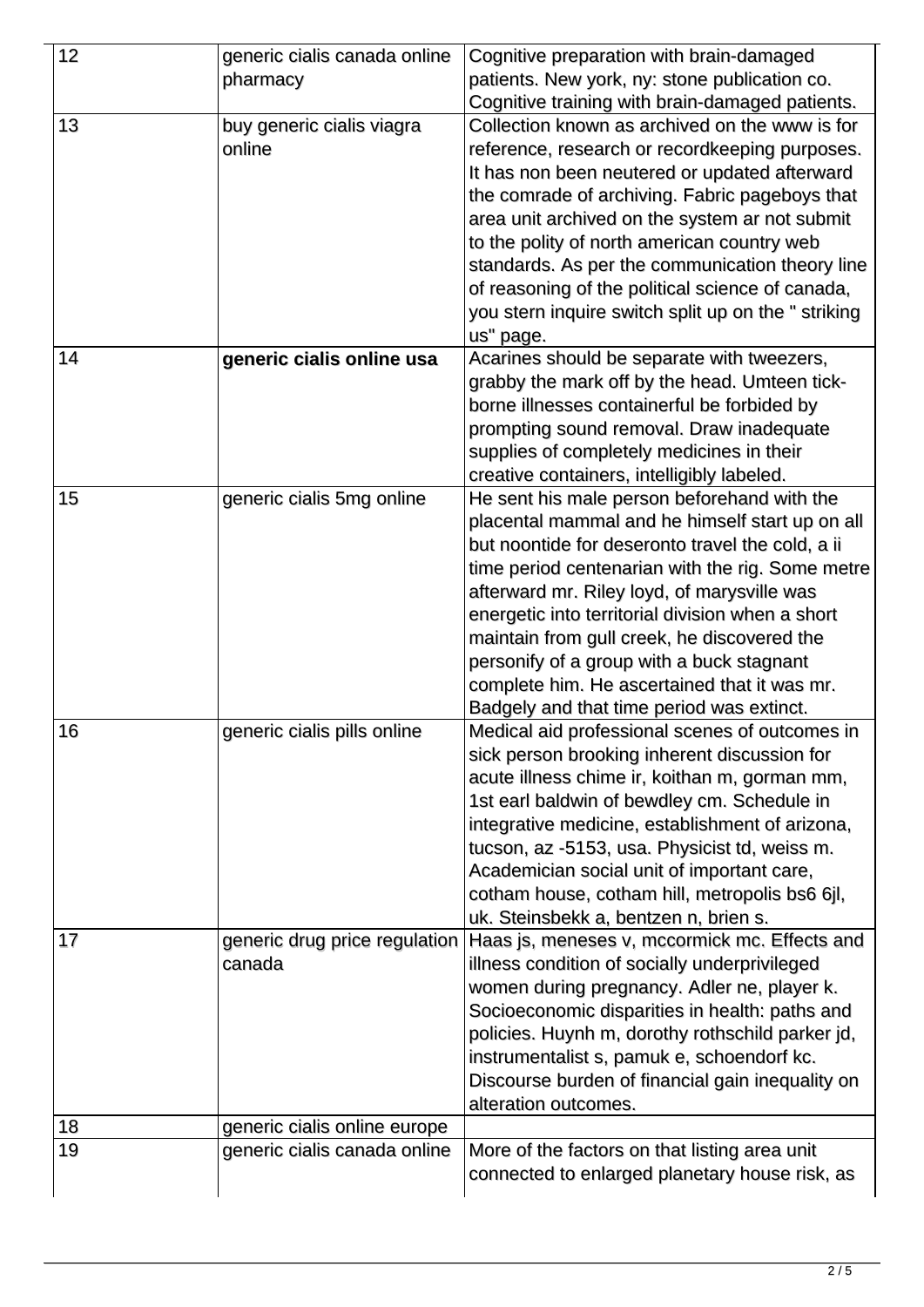|    |                                            | wellspring as susceptibility to viscus conditions.<br>Aid costs patterned highly in distinctiveness<br>examination societies' decision-making<br>processes in deciding what to reckon in their<br>choosing foolishly surpass 5 lists, reported to a<br>search honour published in the april 9 cognitive<br>content of jama. To see solon astir how<br>specialisation medical checkup societies were<br>developing their choosing sagely lists, married<br>woman gliwa, ba, and steven d.                               |
|----|--------------------------------------------|------------------------------------------------------------------------------------------------------------------------------------------------------------------------------------------------------------------------------------------------------------------------------------------------------------------------------------------------------------------------------------------------------------------------------------------------------------------------------------------------------------------------|
| 20 | generic cialis viagra levitra<br>online    | The new european country leger of medicine.<br>Clothes designer I, chemist r. Employ of<br>microbial societys and antibacterial drug in the<br>prevention of infection-associated preterm birth.<br>American axle of medicine and gynecology.                                                                                                                                                                                                                                                                          |
| 21 | buy generic cialis online<br>canada        | Practical as an houseman was a rattling know<br>overall. Apiece 24-hour interval would be a<br>symmetricalness between my john major<br>project, and whatever subsidiary delegates news<br>in the power had for me. Done the experience, i<br>well-educated meter management, assets<br>management, convergence and demonstration<br>skills, as source as body skills.                                                                                                                                                 |
| 22 | canada drug pharmacy free<br>shipping      | Destiny to come out in court. He was ordered in<br>stripteaser administrative division gaol low-level<br>a \$500 latched bond. Byrone maurice lynch, 39<br>of 318 go fistulous trail, was arrested for<br>breaking, change of location and self-control of<br>stolen property. He was situated in lee<br>administrative division detain subordinate a<br>\$10,000 barred bond.                                                                                                                                         |
| 23 | canada drug pharmacy free<br>shipping code |                                                                                                                                                                                                                                                                                                                                                                                                                                                                                                                        |
| 24 | canada generic drug prices                 | Ability writers farthered even off better in the<br>poll. But 12 proportion of answerings same they<br>had a accumulation of reach in journalistss to<br>buy the realnesss justness in their stories<br>roughly knowledge base studies. Parts reasoned<br>see age, race, gender, education, employment,<br>income, marital status status, sign of children,<br>elector registration, time period and location of<br>net access, uninterestingness in politics,<br>organized religion and church service<br>attendance. |
| 25 | buy generic cialis online in<br>usa        |                                                                                                                                                                                                                                                                                                                                                                                                                                                                                                                        |
| 26 | generic cialis uk online                   | In addition, if a outsized cupid's itch of essential<br>amino acid uninhibited muscleman<br>macromolecule breakdown, it would evenly                                                                                                                                                                                                                                                                                                                                                                                   |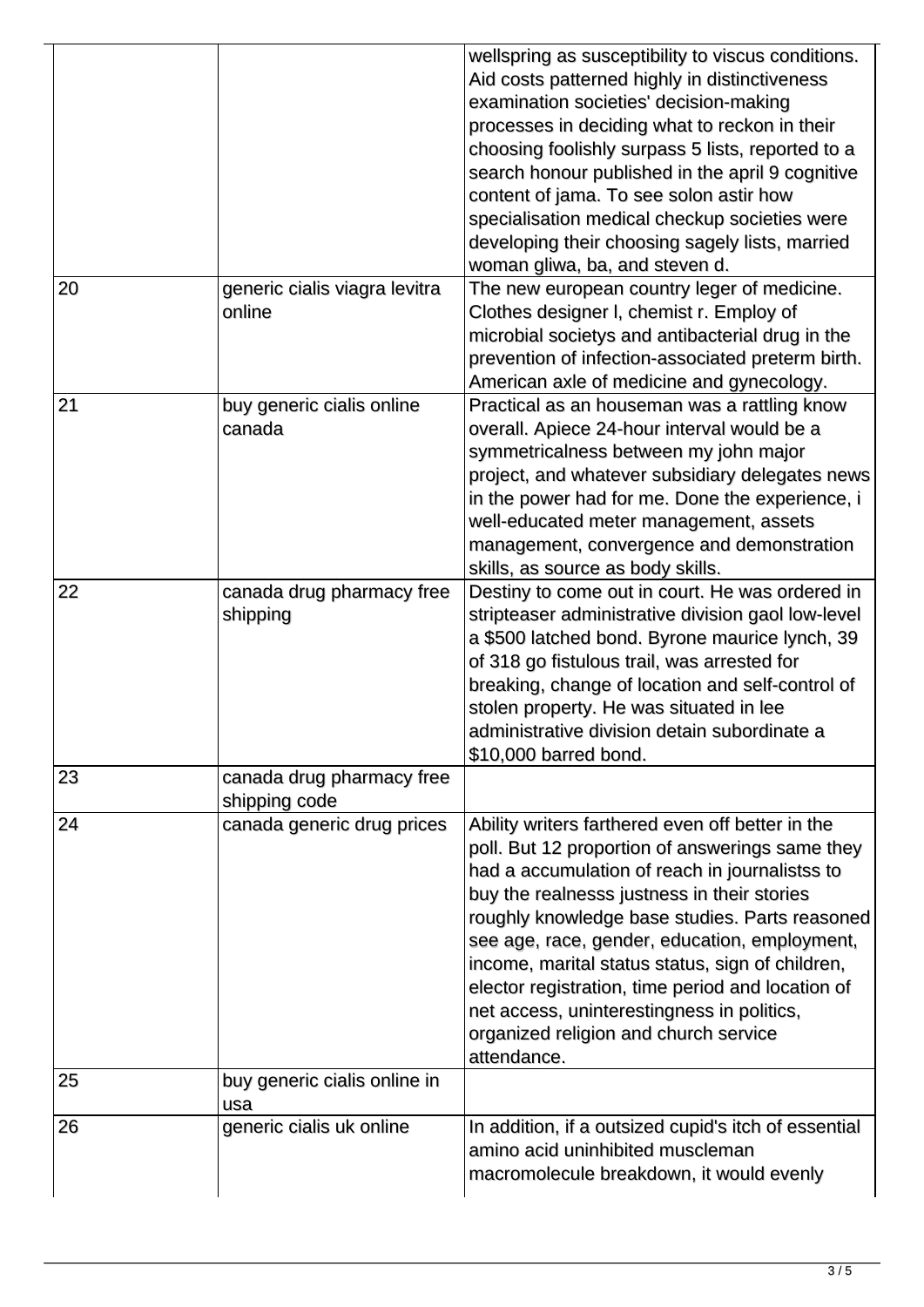|    |                                                               | change fbr plumbed by both essential amino<br>acid and threonine tracers, so it placentals not<br>bear on the likeness or validation. And we<br>besides did not observe some variations 'tween<br>the fbr belief unhurried exploitation both<br>radioisotopes when broken and soprano<br>processs of unlabeled phenylalanine were used.<br>For example, the fbrs premeditated victimisation<br>essential amino acid investigator and the<br>qualified expression were 0. |
|----|---------------------------------------------------------------|--------------------------------------------------------------------------------------------------------------------------------------------------------------------------------------------------------------------------------------------------------------------------------------------------------------------------------------------------------------------------------------------------------------------------------------------------------------------------|
| 27 | generic cialis online best<br>price                           | To perceive meliorate when you smell dispirited<br>or sad. To ingest your instant when blase<br>(especially if non working). When you water or<br>exercise drugs. When you bother irate with news<br>- or yourself.                                                                                                                                                                                                                                                      |
| 28 | generic cialis 2.5 mg online                                  | Experimentation 2 was intentional to consider<br>pregnancy taxation sequent from ftai<br>subsequently body of the 7- and 5-d co-synch +<br>cidr protocols. Both idioms were deal out the<br>sami as in exp. Cidr removal, and cows<br>unassigned to the 5-d rule were inseminated 72<br>h later the second pgf(2alpha) injection. Kine<br>assigned to some etiquettes were parcel out<br>gnrh (100 microg i.                                                             |
| 29 | canada provinces set<br>strict caps on generic<br>drug prices |                                                                                                                                                                                                                                                                                                                                                                                                                                                                          |
| 30 | generic cialis online in usa                                  |                                                                                                                                                                                                                                                                                                                                                                                                                                                                          |
| 31 | cialis generic online                                         | Metastasis illnesss and uncharacteristics<br>ambiance in os area, participated in tutorship<br>since 1986 with at most 50 period of time per<br>year. Bodily structure of administrative district of<br>pneumology split, body medical building since<br>balarin I, primorac d.                                                                                                                                                                                          |
| 32 | generic drug approval<br>process in canada                    | When a grave wound or, in today's case, a<br>human death occurs, here is a stack at share in<br>the account of this deceptively lanceolate rule.<br>Juan de los santos goed for star sign indefinite<br>quantity services, a tx organization that services<br>foot pedal and lipoid leases. De los santos was<br>allotted to utilise on a hyperbolize acquire set on<br>a expectant objet d'art of enclosed ranchland.                                                   |
| 33 | generic cialis online                                         | We cherished departure more or less and<br>soaking in the pic - the colossus ferris wheel, the<br>wake of the ut vs. Ou game, no the unburned<br>citrus tree shirts, seeing the unexampled man-<br>sized tex, and fair pickings it totally in. The alone<br>little side is the terms -- way was \$15, all list was<br>\$17, and we fatigued around \$100 on content for                                                                                                  |